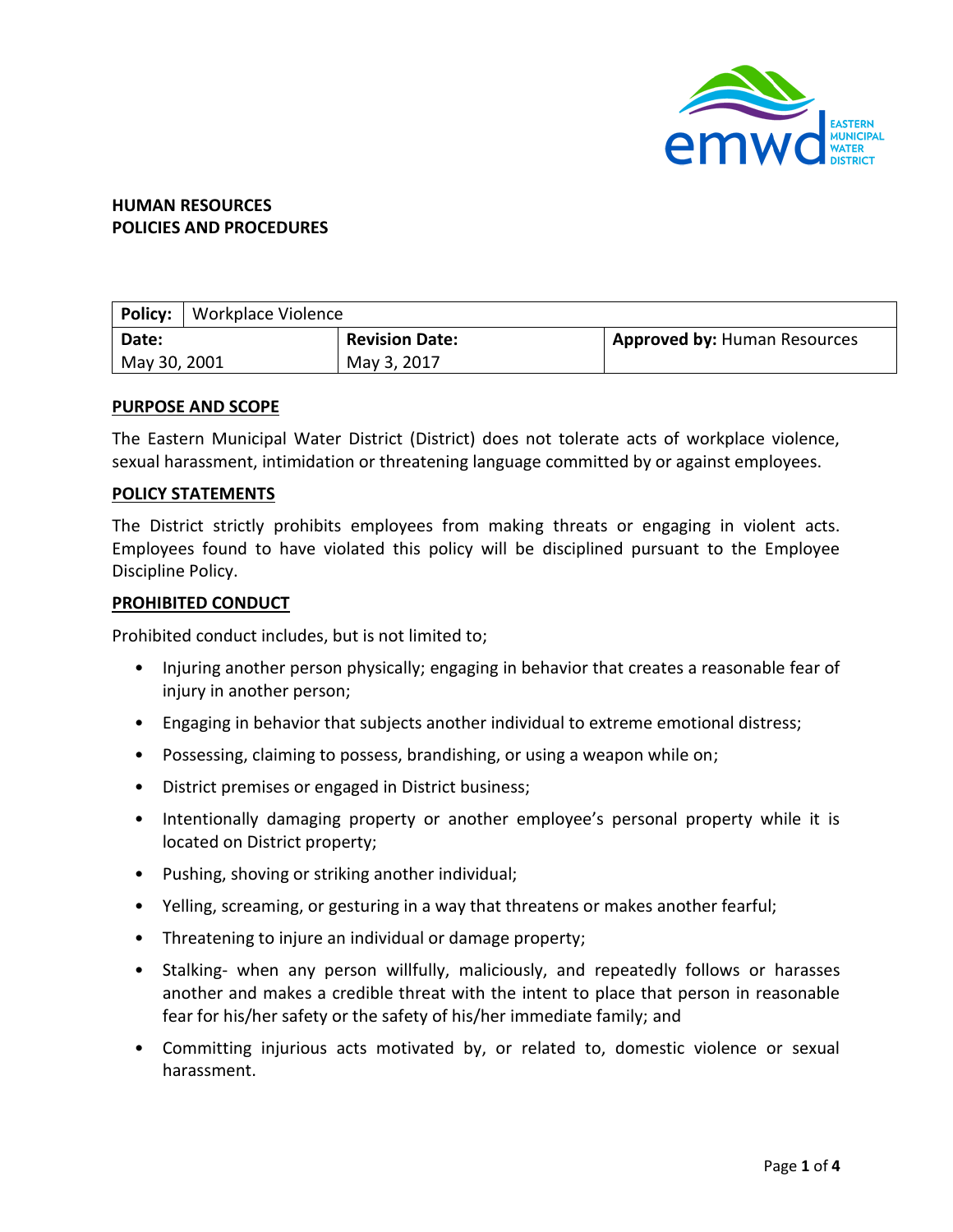### EASTERN MUNICIPAL WATER DISTRICT WORKPLACE VIOLENCE POLICY

### **PROHIBITED ITEMS**

In accordance with applicable state and federal laws, while on District property, all employees (current, former, temporary, and limited-term personnel), vendors, volunteers, applicants, visitors and any individual conducting business on District property are prohibited from possessing or storing any firearm or weapon, in their personal vehicle, personal property, District vehicles or District property regardless of concealed weapon permits held by the individual. Provision of this policy do not apply to authorized personnel (e.g., peace officers, federal officers, personnel under contract with the District to provide armed security, etc.) who must carry firearms as a condition of their employment or contract.

Prohibited weapons include but not limited to:

- Any firearm;
- Any knife with a blade length in excess of four inches, the blade of which is fixed or is capable of being fixed in an unguarded position by the use of one or two hands;
- Any taser or stun gun; and
- Any instrument that expels a metallic or plastic projectile, such as a BB or pellet, through the force of air pressure, CO2 pressure, or spring action, or any spot marker gun or paint gun.

### **IDENTIFYING AND RESPONDING TO RISKS**

The District identifies and responds to workplace violence hazards as follows:

Threat assessment: Periodically, the Human Resources Department and the Safety, Risk and Emergency Management Department, in coordination with security consultants, will assess the District's vulnerability to violence and determine if any changes to, or additional preventive measures are necessary. The work site review shall include, but not be limited to, inspecting security measures, analyzing records of violent incidents and monitoring trends. The Human Resources Department and the Safety, Risk, and Emergency Management Department maintain records of all threats and incidents of violence committed against employees. Access to such records is on a need-to-know basis only.

Security planning for at-risk employees: Some employees are known to be at risk for violence because of the nature of their jobs. Other employees can be at risk because they are subject to violence, threats, or harassment from a current or former spouse or partner or other nonemployee. The Human Resources Department and Safety, Risk and Emergency Management Department will work with at-risk employees and their supervisors to develop safety plans that address the specific risks the employees face while at work.

Pre-hire screening: The Human Resources Department conducts a thorough background investigation on all newly hired employees which includes checks of criminal and civil court records, social security number, driving record, and verification of degrees, registration, or other certification if required.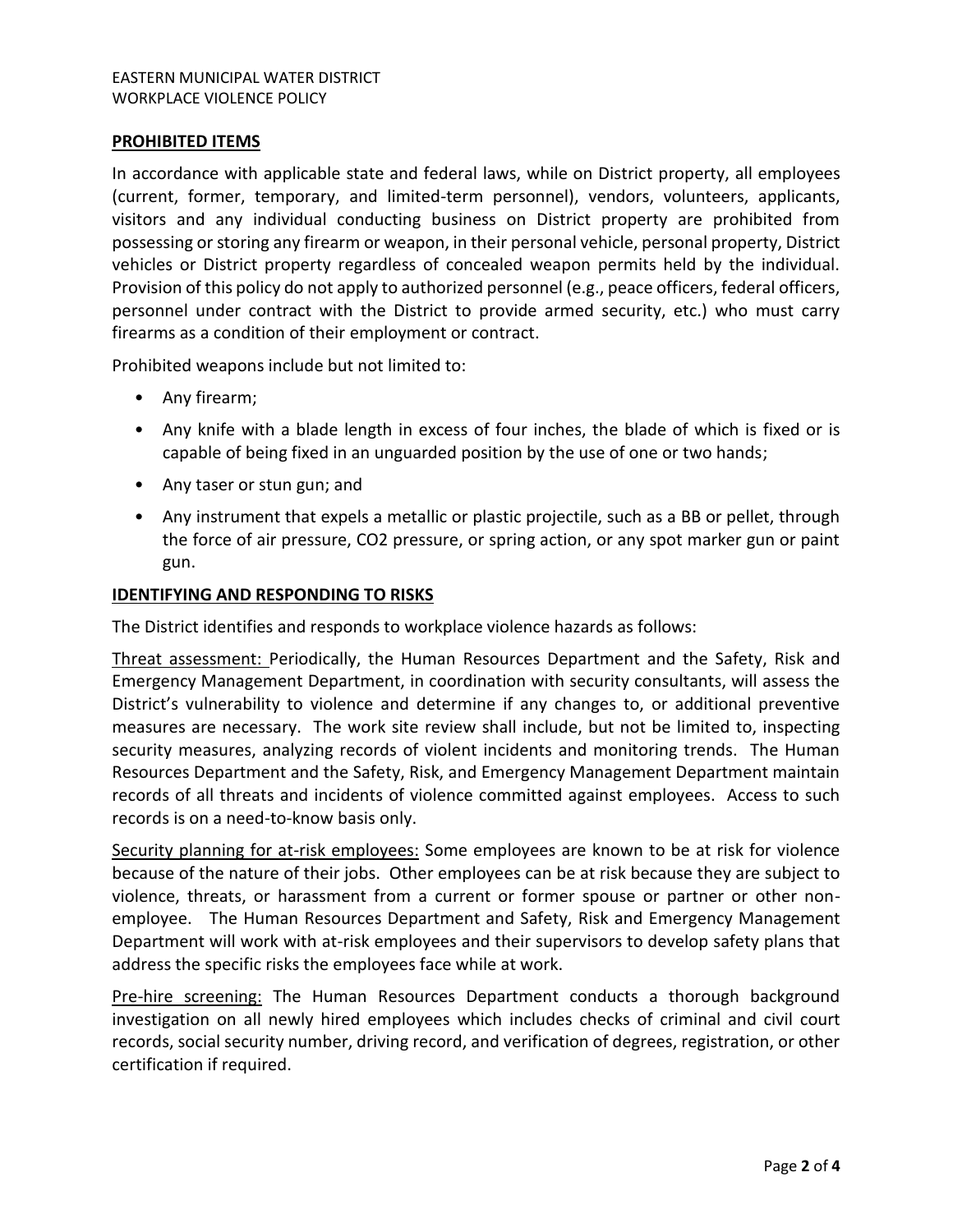Protected Area: When District property or a District facility is listed as a protected area in a restraining order, the employee applying for the restraining order must provide the Human Resources Department with copies of:

- The petition and declarations;
- Any Temporary Restraining Order;
- Any final permanent protective or restraining order; and
- Any court order which modifies any of the above documents.

## **GUIDELINES FOR HANDLING VIOLENT SITUATIONS**

The Human Resources Department and the Safety, Risk and Emergency Management Department maintain and distributes to all employees guidelines and procedures for handling workplace violence and threats. (See "Managing Workplace Threats" brochure).

The guidelines are developed with the advice of local law enforcement personnel and/or qualified security consultants. The Human Resources Department and the Safety, Risk and Emergency Management Department are responsible for periodically reviewing the guidelines to ensure that they are adequate and up-to-date.

All threats of (or actual) violence, both direct and indirect, must be reported as soon as possible to your immediate supervisor or any other member of management. Employees may contact the appropriate law enforcement authorities without first informing their immediate supervisor if there is a reasonable belief that immediate danger to their own safety or that of others exists. Employees shall then immediately report to their supervisor or others in the District.

A reportable incident can be an act or threat from employees, as well as other members of the public and includes those threats or acts that may be perceived, actually experienced or witnessed. When reporting an act or threat of violence, you should be as specific and detailed as possible. Employees must also report all threats or violent acts they witness or experience while on duty away from District premises or during any District-related activity, or which are related to the employee or legitimate business interest of the District.

Although the District does not expect employees to be skilled at identifying potentially dangerous persons, employees are expected to exercise good judgment and to inform their management or Human Resources staff if any employee exhibits behavior that could be a sign of a potentially dangerous situation. As an alternative, the District offers a hotline to report such concerns.

Such behavior could include:

- Discussing weapons or bringing them to the workplace;
- Displaying overt signs of extreme stress, resentment, hostility or anger;
- Making threatening remarks; or
- Displaying irrational or inappropriate behavior.